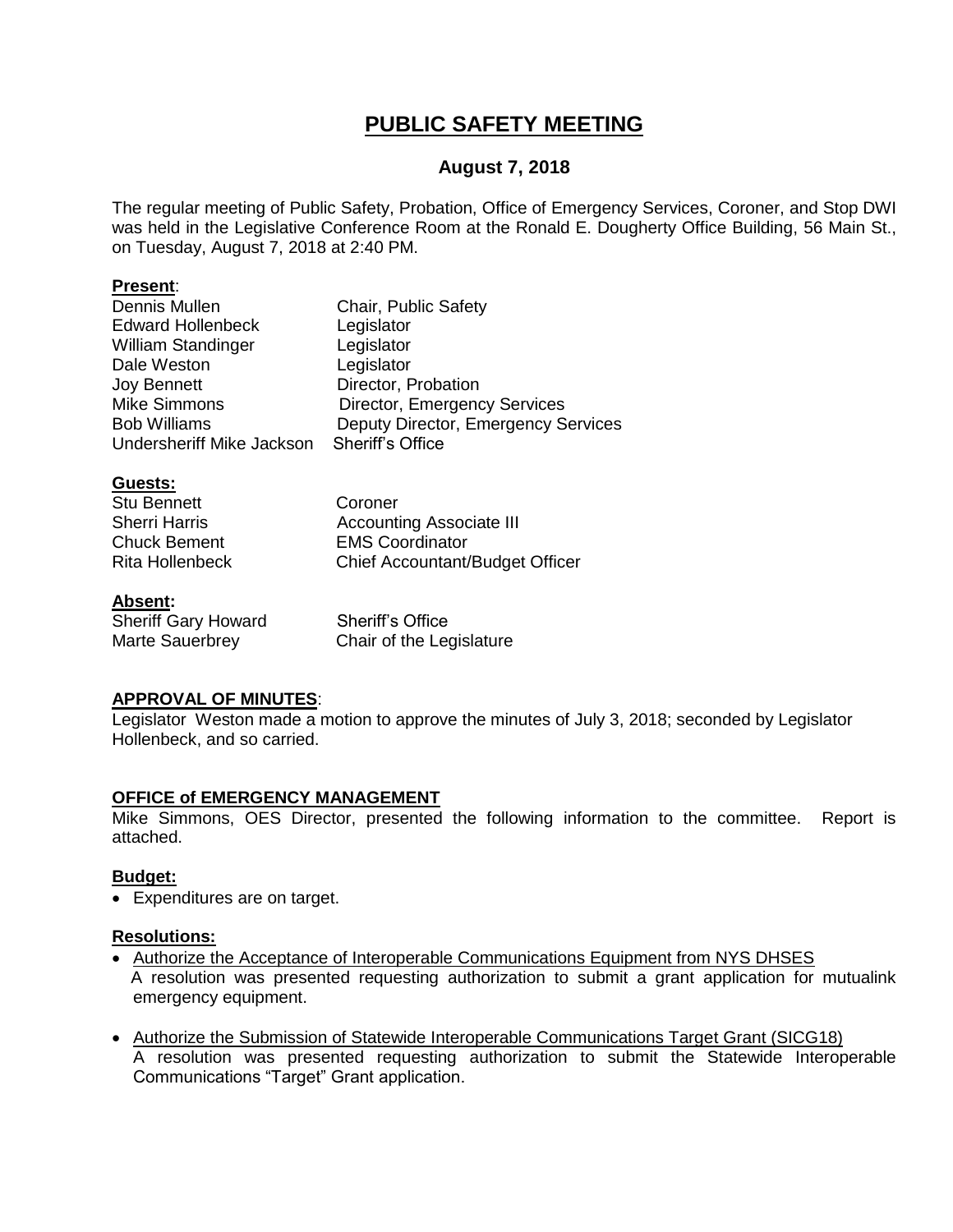Authorize the Submission of Statewide Interoperable Communications Formula Grant (SICG18) A resolution was presented requesting authorization to submit the Statewide Interoperable Communications "Formula" Grant application.

# **Grants**:

- Critical Infrastructure Grant we received notification that we were not awarded this grant.
- We continue to seek grant funding we are presenting three resos for permission to apply for 3 additional grants.

# **Emergency Services Activities:**

- Attended the following meetings:
	- o Lake District Emergency Manager's Meeting
	- o Search and Rescue Meeting
	- o County Hazardous Materials Team Meeting
	- o Bob Williams attended the Red Cross Disaster Committee Meeting

# **Other:**

- Waverly Radio Project Finger Lakes Communications has been working on this project.
- HazMat Team responded to a tractor trailer rollover on Rt. 17 involving a paint spill.
- LEPC tabletop exercise will be held 9/12 at 9 AM. Legislator Standinger asked that an email be sent out inviting the legislators.
- Fire Investigation Team responded to 4 calls; Search and Rescue responded to 1 call.
- "I am Responding" Installation is underway for this project and training was held last week.
- Pickup Truck has been ordered.
- Flooding in Nichols fortunately this event did not transpire into an emergency. There were issues on Talmadge Hill Rd. and the State deployed sandbags to our area.
- $\bullet$  Shared Services with Health Department a meeting is scheduled this week with Director McCafferty in regards to Emergency Services sharing services with one of the Health Department employees.
- Bridges Legislator Weston requested that Director Simmons contact Public Works to discuss signage for each of the 77 bridges in Tioga County so they can be easily identified.

# **Proposed 2019 Budget:**

- Discussed the proposed 2019 budget and highlighted the line items of interest that would be increasing or decreasing.
	- $\circ$  CPR cards increased this line item as well as the offsetting revenue

### **EMS Update:**

 Chuck Bement, EMS Director, gave a brief presentation on some issues that required corrective action. He also went on to discuss that due to his position being part time, he is not able to adequately fulfill all of the required job duties of his position.

### **CORONER:**

- Stu Bennett, Administrative Coroner, gave an overview of the proposed 2019 budget.
	- o He pointed out that his budget remained at zero percent increase.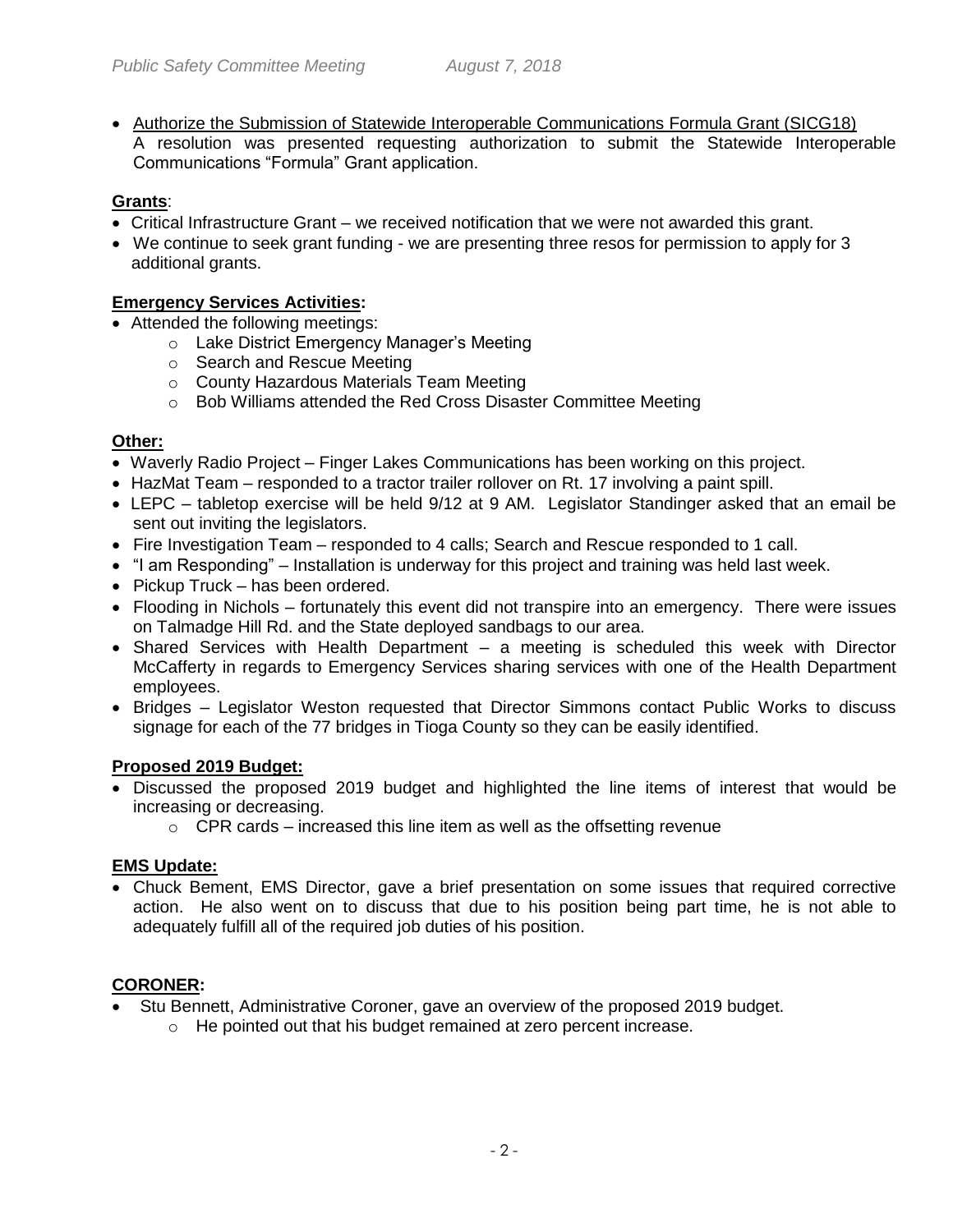# **SHERIFF:**

Undersheriff Jackson presented the following information to the committee. Reports are attached.

# **Budget:**

Expenditures are on track; YTD Revenues are \$279,606.

# **Personnel Items:**

- Civil all positions are filled.
- Corrections all full-time positions are filled; 12 part-time Correction Officer positions exist.
- Road Patrol All full-time Road Patrol Deputy positions are filled.
	- o Currently have three deputies in the police academy.
	- o 2 Unfunded Road Patrol positions are vacant.
- E911 Communications currently have one full time vacancy due to the resignation of a new trainee.

# **Resolutions:**

- Authorize Appointment of Captain Operations Officer A resolution was presented requesting authorization to promote Richard Hallett to the title of Captain Operations Officer retroactive to July 28, 2018.
- Designate Freedom of Information Officer for Sheriff's Office A resolution was presented requesting authorization to designate a member of the Sheriff's staff as Freedom of Information Officer.

# **Labor Issues**

• None to report.

# **Litigation Issues**

• One case is still active.

### **Other:**

- Average daily inmate population as of July is 67.
- ATI crew worked 384 man hours, during the month of July, on various projects throughout the county.

### **Proposed 2019 Budget:**

- Discussed the proposed 2019 budget and highlighted the line items of interest that would be increasing or decreasing.
	- $\circ$  Correction Officer positions part-time versus full-time positions were discussed
	- o Replacement Vehicles requesting 5
	- $\circ$  Jail food vendor discussed contracting with one vendor

# **STOP DWI:**

- Discussed the proposed 2019 budget.
	- o Decreased budget by \$22,000 due to decreased funding by the State.